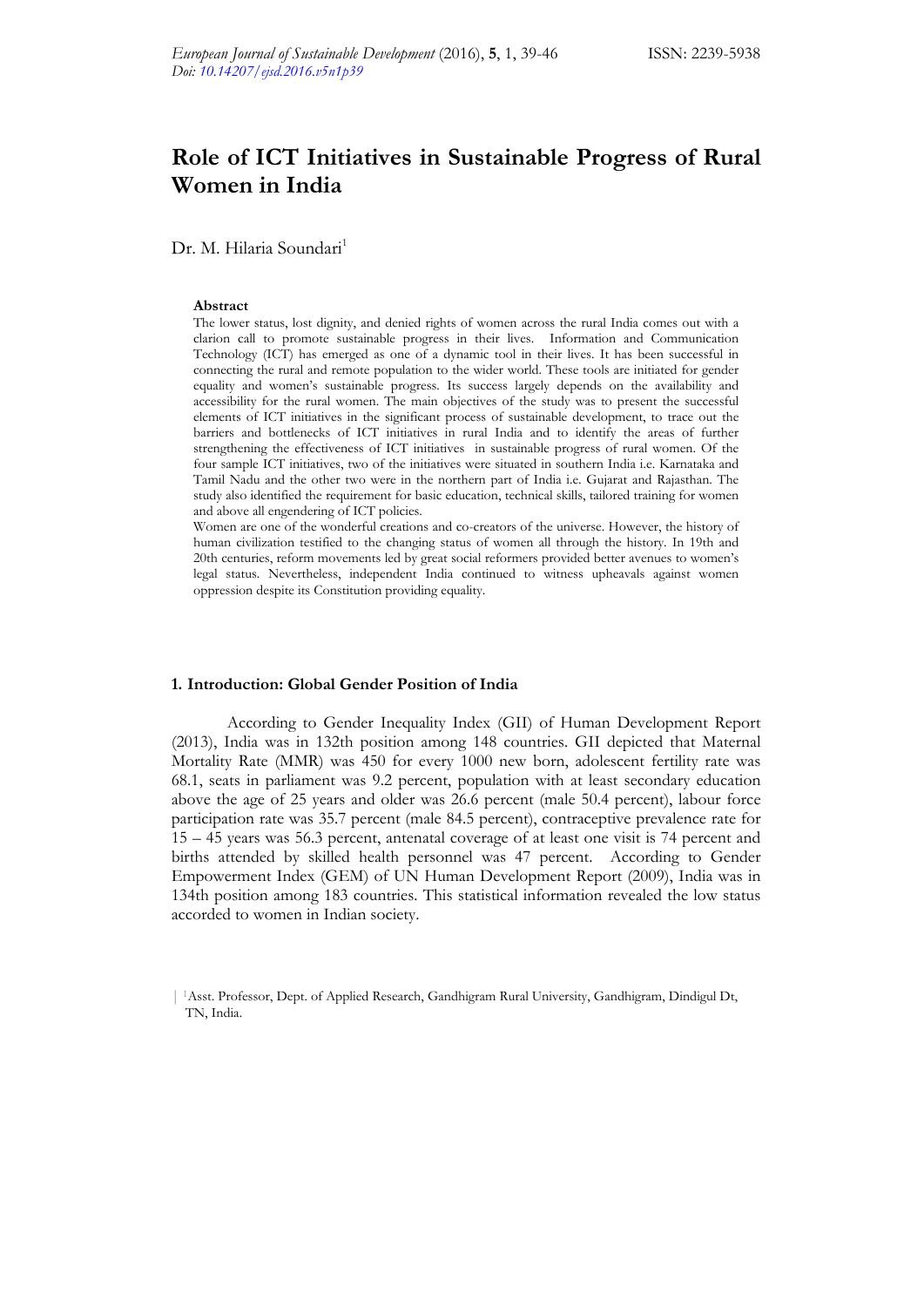# **2. Need for Sustainable Progress of Rural Women**

Rural villages epitomize the soul of India as 68.84 percent of its people lived in 640,000 villages (Census, 2011). The people in rural areas especially women continued to lag behind in receiving basic facilities of life including education, healthcare facilities, socio-economic development and political participation. These rural women spend long hours in household chores, in farm or in agriculture allied activities. For fetching water, collecting firewood and seeking work, they were forced to walk miles and miles. All through their strenuous work load, they played a significant role in the rural economies. In addition, they carried out vital reproductive functions in caring for children, older persons and the sick (UN, 2008). Over the years, the socio-cultural structures and the various developmental initiatives excluded the women in general, rural women in particular. In view of attaining gender equality and women empowerment, at present addressing the multiple deprivations of these rural women and empowering them has become one of the major challenges for policy makers, development agencies and civil society organizations in India.

As the needs, requirements and concerns of rural women differed considerably in comparison with the women in urban areas, ICT initiatives had to ensure that the benefit of the ICT percolates to lower socio-economic strata and to the grass roots of the rural India. It is true that ICT by itself will not solve the problems of rural India. However, strategic use of ICT can lead to strengthening the capabilities and increasing the opportunities for income generation of rural women. With poor infrastructure in the rural areas, delivery of services of essential nature becomes a formidable task. But how far ICT boom has touched the rural womenfolk, leave alone uplifting them is a moot question being explored in this research study.

# **3. Information and Communication Technology (ICT)**

ICT include the 'old' ICTs of radio, television and telephone, and the 'new' ICTs of computers, satellite and wireless technology and the Internet. ICTs are network of technologies that enable people to speed up processes, transactions and improve their access to resources of all kinds. This technology has triggered revolutions in the developing countries. As portrayed in the figure 1.2 to bring out the synergetic outcome, people has to be in the centre of process. In this process, different technology can be an enabler to disseminate knowledge. The relevant information communicated through apt technology can bring about the required changes in the lives of women.

Published by ECSDEV, Via dei Fiori, 34, 00172, Rome, Italy http://ecsdev.org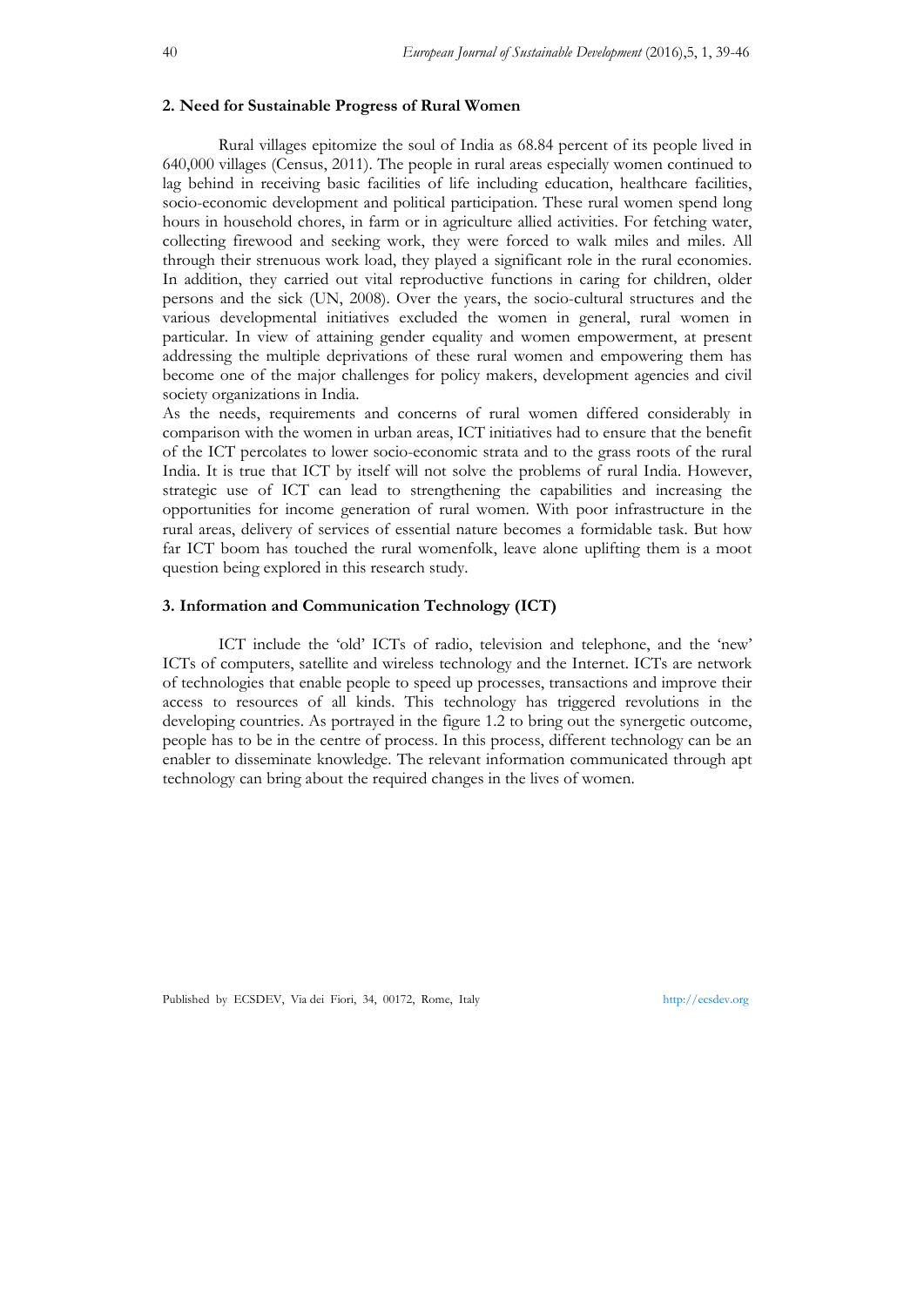

#### Figure 1.2 Synergistic ICT Relationships

# **4. Scope of ICT in India**

India had been looked up in ICT field for two main reasons. First, because it has, for many years, given a significant priority to ICTs both on the production side (as seen, for instance, in the development of its software industry) and on the consumption side (with significant investments in e-government applications, and attempts to push ICTs out into rural areas) (Heeks, 2005; Bhatnagar and Schware, 2000). Second, because application of ICTs has taken place through a variety of different models; for example, from pure market to pure state, and from gender-blind to gender-focused (Singall and Rogers, 2001). India therefore provides a valuable source of data for other countries seeking to journey towards the 'information society', and concerned about the gender consequences of this journey (Shoba, 2004). ICT Initiatives

 In view of promoting ICT, there had been a lot of initiatives at the grass root level by various governmental and nongovernmental organizations (Duncombe, 2005). However, these initiatives had varied focus. For some of them, welfare had been the main focus, for few others business had been the major focus and few others had mixed focus. Moreover, these initiatives were supported either by Community Based Organization (CBO) / Non-Governmental Organization (NGO), private sector and Government.

© 2016 The Author. Journal Compilation © 2016 European Center of Sustainable Development.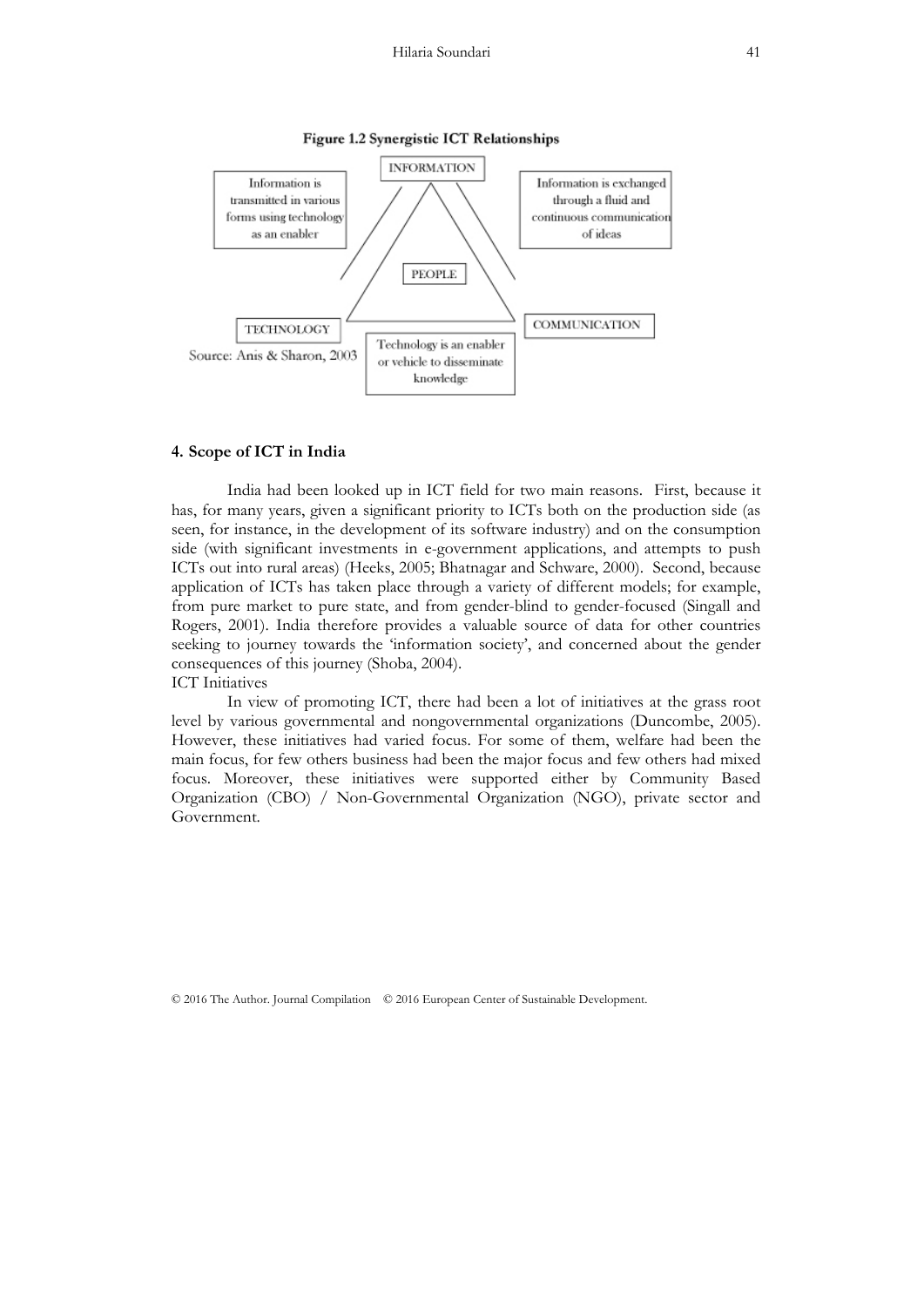

*Fi Figure 1.3 Focuses of Women's ICT I Initiatives* 

*(Source: Richa ard, 2005)*

## **5. ICT from Gender Perspective**

advocacy, e-education and e-income generation activities. It has a high potential for contributing to gender equality and women empowerment. It can provide women with a quality education, information and entertainment. It also can lead women from social isolation to expanded social network and widen their social perspective. It can enhance their productive and reproductive roles. It can make them aware of the civic responsibilities and Government policies. ICT has extended its frontiers in the areas of e-governance, e-commerce, e-

## **5 .1 Objective es**

initiatives, to highlight the different modes of communication and types of information, to present the successful elements of ICT initiatives in the significant process of sustainable development, to trace out the barriers and bottlenecks of ICT initiatives in rural India and to identify the areas of further strengthening the effectiveness of ICT initiatives in sustainable development of rural women. The objective of the study were to list out the key strengths of ICT promoting

## **5 .2 Universe and Sample e**

focusing on integrated citizen services, rural livelihoods, governance and women's empowerment, four ICT initiatives focusing exclusively on women's empowerment were selected as samples. Of the four sample ICT initiatives, two of the initiatives were situated in southern India i.e. Karnataka and Tamil Nadu and the other two were in the northern part of India i.e. Gujarat and Rajasthan. In Karnataka, a development agency IT for Change was implementing the project named 'Mahiti Manthana' and in Tamil Nadu, Vidiyal was carrying out the project on 'ICT for Women Conciliation Centre'. In Gujarat, SEWA was undertaking the project, 'ICT School for Women's Empowerment' and in Rajasthan, PEDO was executing the project, 'Mobile Information Technology for Rural Advancement' (MITRA). Among UNDP supported 18 ICT4D pilot initiatives since 2004 that were

## **5 .3 Sources o of Data**

the realities of the initiatives. Besides, the official statistics, technical reports, scholarly In depth interviews and focus group discussion gave more information about

Published by ECSDEV, Via dei Fiori, 34, 00172, Rome, Italy

ht ttp://ecsdev.org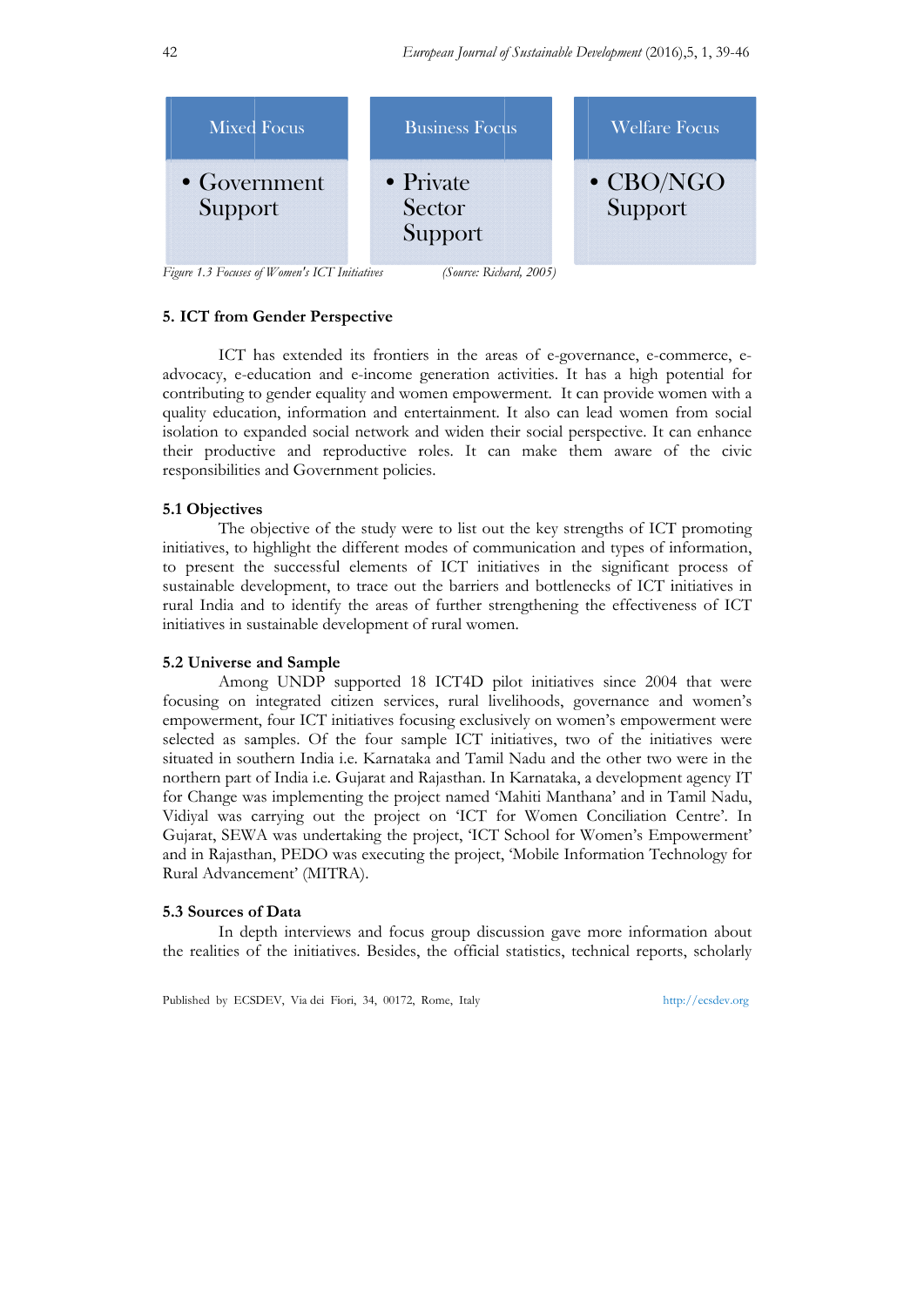journals, literature review, reference books and annual reports of the development agencies were also used as sources of information. The researcher also visited different universities and libraries to collect relevant information about the research study.

# **5.4 Salient Findings of the Study**

The salient findings of the study can be enlisted as the key strengths of ICT promoting initiatives, different modes of communication and types of information, successful elements of ICT initiatives in the significant process of sustainable development, barriers and bottlenecks of ICT initiatives in rural India and the areas of further strengthening the effectiveness of ICT initiatives in bringing sustainable progress for rural women.

# **5.5 Key strengths of ICT initiatives**

The key strength of ICT initiatives identified is the prolonged and consistent working together of development agencies with the women at the grassroots level. During their involvement, they were able to evolve a bottom–up approach keeping their needs as priority. In the rural community, these women were organized as self-help groups. ICT initiative is one among the integrated approach they had in addressing the needs of the women. During this process, the technical proficiency of these women was enhanced. Women leadership and concern for rural women also positively contributed to the ICT initiatives.

#### **5.6 Different modes of communication and types of information**

The development agencies used different modes of ICT to reach out to the rural women. Community radio had been one of the tools which had been reaching out to a large section of women. Through voice mail, ongoing learning process was initiated in a few rural areas. Video screening was used to give education to these women and some of them also had access to e-kiosks. However, the priorities and needs of specific groups of rural women, such as indigenous women, disabled women, widows and women heading households, must be given particular attention (UN, 2008). The types of information widely focused on women sustainable development in different life stages. More care was given to educate women on health and hygiene. The women were also given technical skills in order to enhance their economic activities, especially to improve their livestock care. The rural women were given legal aid and Government schemes through these ICT initiatives.

# **5.7 Successful elements of ICT initiatives in sustainable development**

Rural women, those who wish to empower themselves, initially have to become members of women's groups. In these groups, they are offered on-going training on multiple topics. It also increases their savings and thrift. During this process, their social network gets expanded with other government and banking sectors. They are able to get more information that could help them to undertake economic activities.

© 2016 The Author. Journal Compilation © 2016 European Center of Sustainable Development.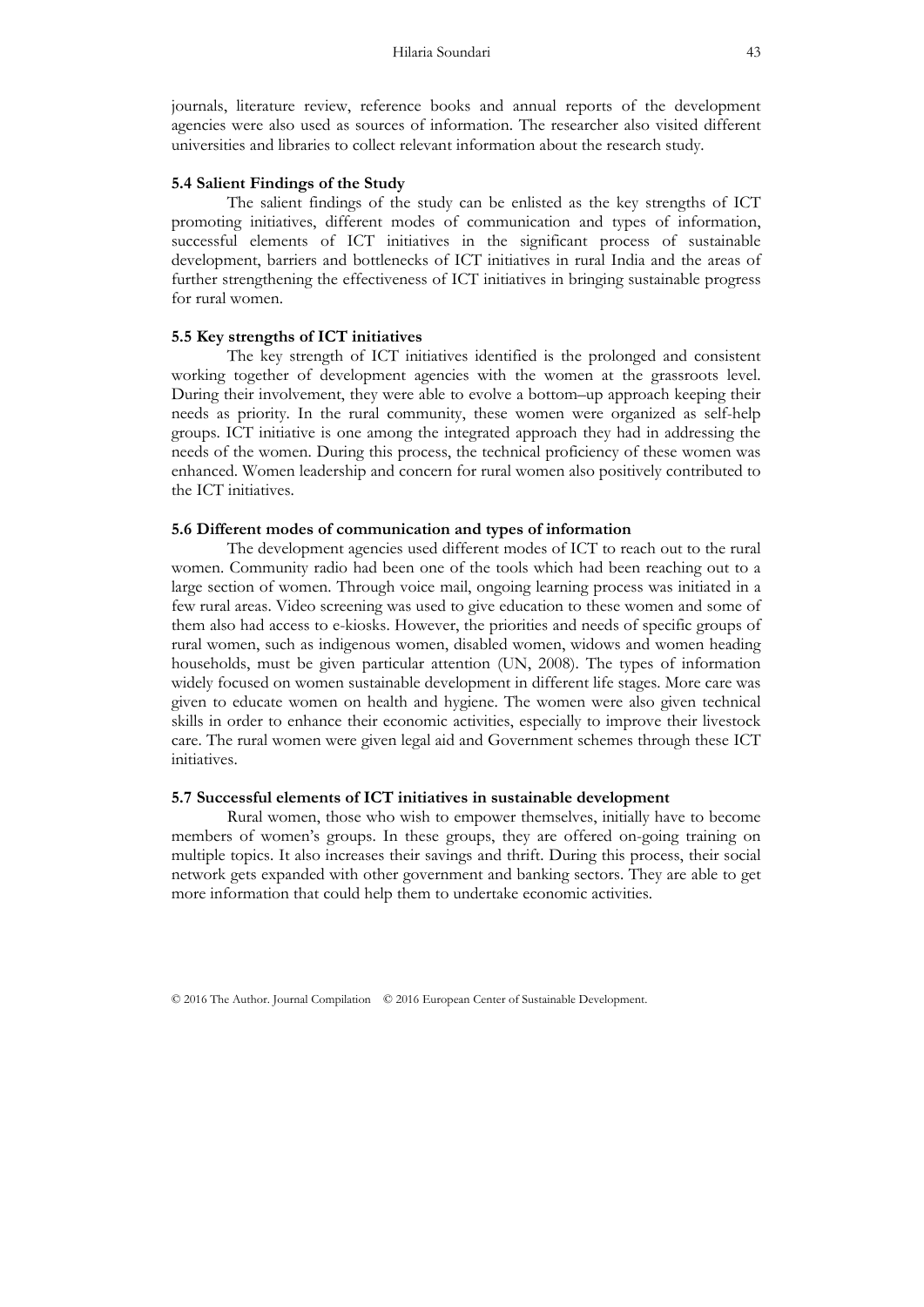# **5.8 Barriers and bottlenecks in rural ICT initiatives**

These ICT initiatives came across barriers and bottlenecks in reaching out to larger section of rural women. The prime concern is illiteracy of rural women in getting the optimum from these ICT initiatives. However, lack of accessibility of infrastructure, poor technical connectivity and electricity are some of other limitations faced by them. Some of them are too rigid to accept the changes. They also have limited participation and ownership. According to them, most of the information are not need based and do not cater to their knowledge level. Though interactive methods were introduced in these ICT tools, still the respondents felt that the communication had been one way and they were not able to express their viewpoints.

## **6. Towards Sustainable Progress**

Taking stock of the situation of rural women, the journey of sustainable development seems to be a long way. In this process, three elements are vital to lead them to sustainable progress i.e. education, employment, and emancipation. ICT as a tool for development can contribute substantially and strengthen the process of sustainable progress.

## **6.1 ICT for Education of Rural Women**

The first step of any ICT initiative needs to focus on providing functional literacy to rural women since female literacy rate is 58.75 percent (Census 2011). It can open the wider world of information and knowledge. In turn, they can choose their learning. It is vital to have ongoing learning in different aspects of women's issues, child care, entrepreneurship, etc. Later, the basic requirement of functional literacy has to be followed by digital literacy. In rural areas, special hands on training and periodical learning programmes have to be organized for them. The requirements of these women vary from place to place. But the comprehensive education on legal rights, health education, civic consciousness, and human dignity has to be imparted to them.

## o Inclusive education

The ICT constructive discourses for rural women need to have the component of adult education or lifelong learning so that the 42.2 percent of the illiterate women of the rural areas may reach the stage of functional literacy. The type of education can include skill training and vocational training which can comprise of tailoring, knitting, embroidery work, animal husbandry, agriculture, etc.

o Holistic health

Health component of rural women is another important area of concern. They need to focus on their personal health which also comprises of reproductive health. The women have to be exposed to preventive health measures, early detection of cancer, etc. It is also vital for the rural women to be aware of health and related insurance schemes.

# o Value system

The value system of upholding gender equality has to be inculcated. With the persistent patriarchal thinking, it may be difficult for the rural women to unlearn the imbibed value system of accepting all that the male members utter in the family. But they need to

Published by ECSDEV, Via dei Fiori, 34, 00172, Rome, Italy http://ecsdev.org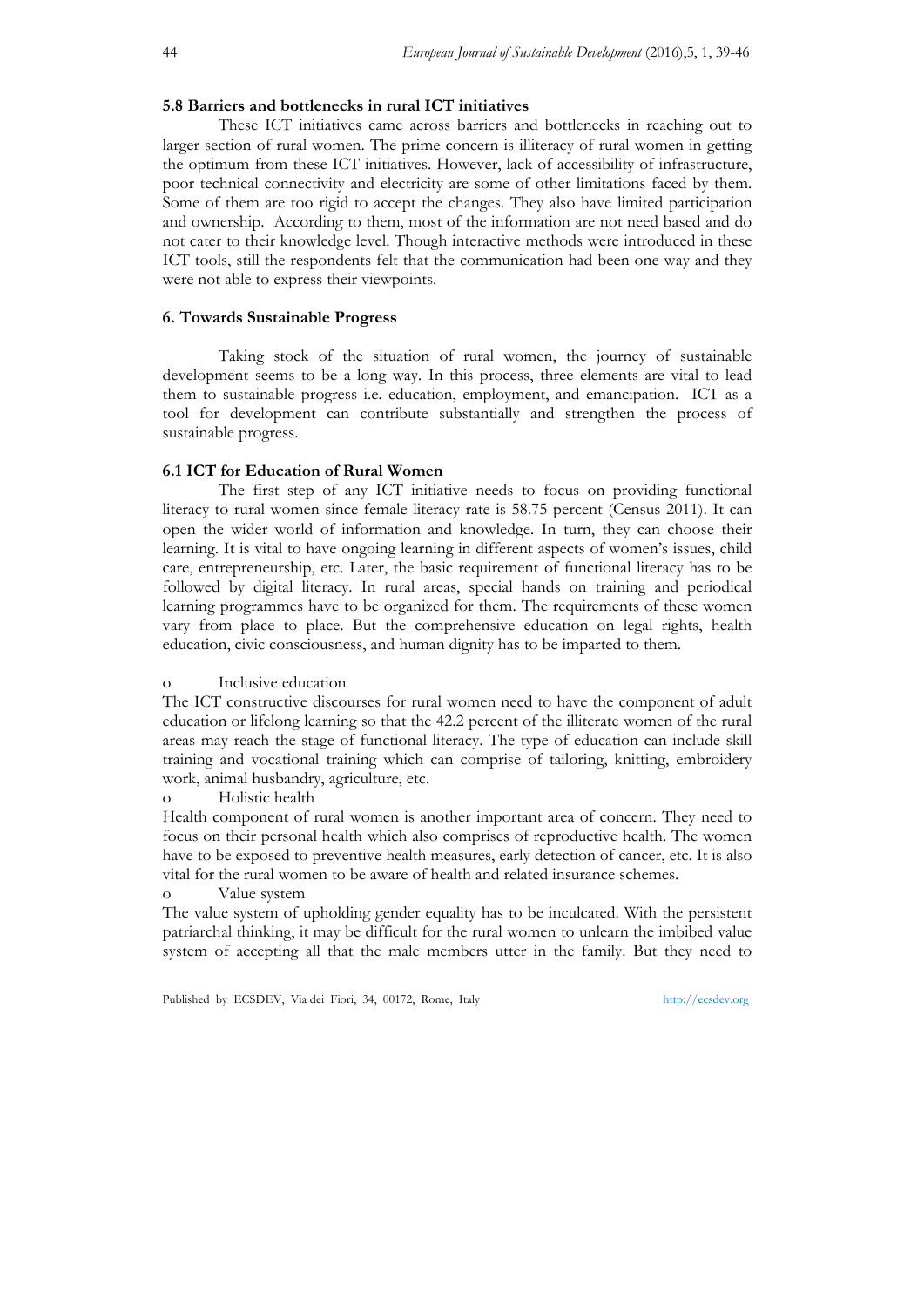relearn that with the optimistic approach of women it is possible to create a gender just society.

#### **6.2 ICT for Employment of Rural Women**

Economic independence can contribute significantly to empowering of women. With limited education and exposure, taking a long leap on entrepreneurial activities may be too tough for the rural women. Instead, it would be more feasible to begin from where they are and what they are more familiar with. If the agrarian women are good in goat rearing and upbringing milch animals, their innate skills have to be fostered. In relation to it, if linkages are created with bank, market and customers with the help of ICT initiatives, it can become a successful milestone in the lives of these women. Similar services can be rendered to the women engaged in fisheries, forest products, handicrafts, etc. In the course of time, it is important to give them training in managerial skills, communication skills, leadership skills, and entrepreneurship skills to become steadier in the economic ventures.

#### **6.3 ICT for Emancipation of Rural Women**

The emancipation of rural women has to begin from within. It starts from their thinking process. Especially, the crimes against rural women inside and outside the home need to be addressed confidently and collectively to make the women empowered. While using the different ICT tools, it is essential for rural women to know how to choose the programmes and contents of ICT tools for constructive and productive purposes. In choosing the existing ICT tools, the use of right programmes which could promote better outlook of life than getting addicted to the gender stereo typed TV serials is important. Moreover, they need to grow at a level of creating contents promoted through ICT tools. The contents which are needed for their livelihood promotion and greater well being have to be taken into account.

## **Conclusion**

To sum up, the need for ICT initiatives is essential to establish women's dignity and rights. For this to happen, they require attention on basic education, technical skills, and tailored training for women; employment of women in content creation; offering easier access and optimum use; above all engendering of ICT policies. The present reality is a wakeup call for a policy change in order to close the ICT gender gap, especially from the perspective of women at the grassroots level. Their active participation in designing and delivering content is the need of the hour for their own emancipation and for the development of the country.

'ICT initiatives need to be pro-poor, pro-rural and above all pro-women'.

# **References**

Anis Yusal Yusoff & Sharon Y.P. Lim. (2003). ICT for Development (ICT4D): Understanding ICT4D Thematics in Malaysia: A Sourcebook, December 2003 http://www.undp.org.my/uploads../ICT4D.pdf downloaded on 27.2.2014

© 2016 The Author. Journal Compilation © 2016 European Center of Sustainable Development.